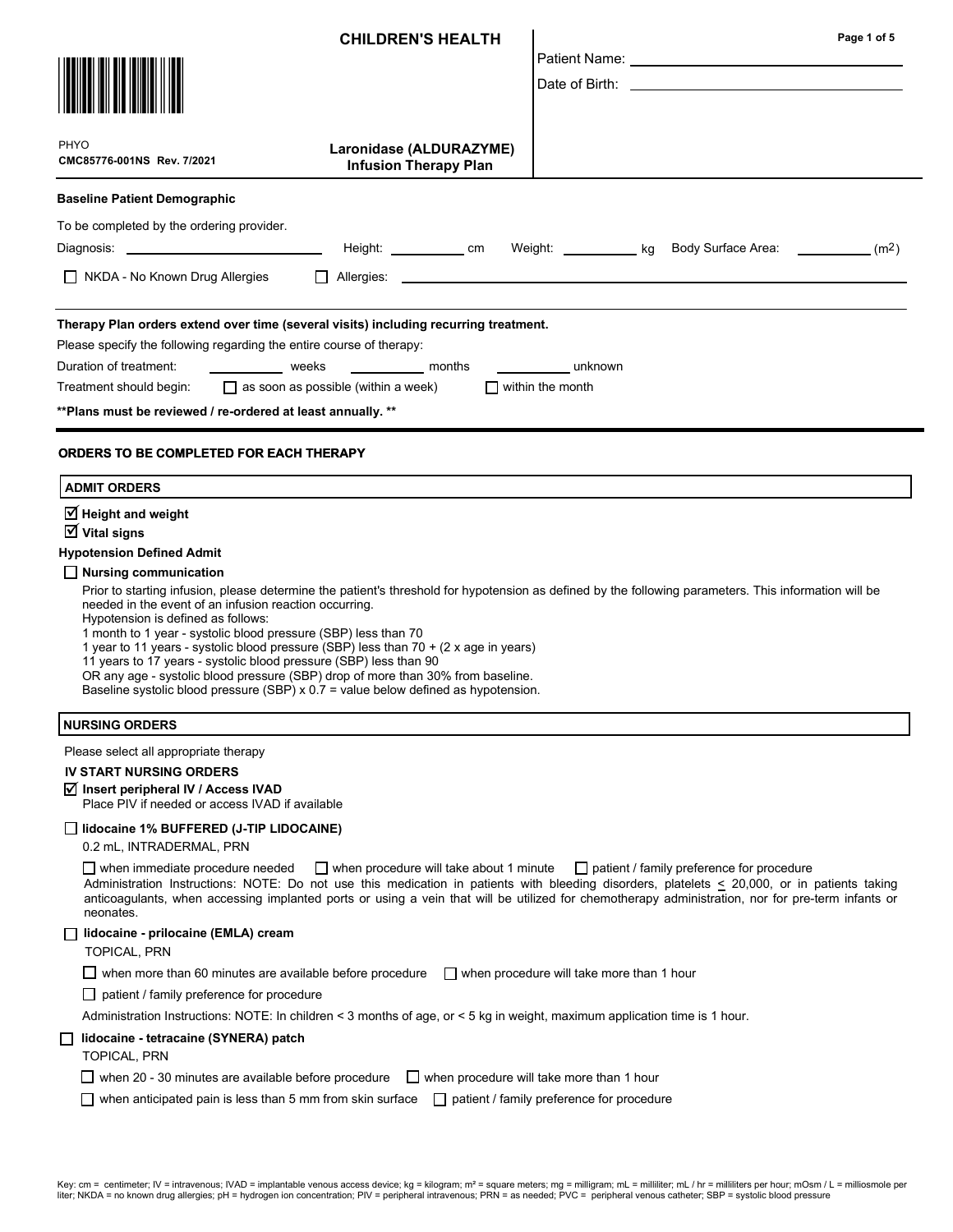Patient Name: Date of Birth:



CMC85776-001NS Rev. 7/2021 **PHYO** 

 Laronidase (ALDURAZYME) Infusion Therapy Plan

## ORDERS TO BE COMPLETED FOR EACH THERAPY

## NURSING ORDERS

#### $\Box$  lidocaine with transparent dressing 4% kit

TOPICAL, PRN

when 20 - 30 minutes are available before procedure  $\Box$  when procedure will take more than 1 hour

patient / family preference for procedure

### $\Box$  Heparin flush

#### heparin flush

10 - 50 units, INTRAVENOUS, PRN, IV line flush. Per protocol, heparin should not be used to flush peripheral IVs. This heparin flush should be used with all central lines including IVADs, with the exception of de-accessing the IVAD.

#### heparin flush

100 - 300 units, INTRAVENOUS, PRN, IV line flush. Per protocol, heparin should not be used to flush peripheral IVs. For use only when de-accessing IVADs.

#### $\square$  Sodium chloride flush

#### Sodium chloride flush 0.9% injection

1 - 20 mL, INTRAVENOUS, PRN, IV line flush

#### Sodium chloride - preservative free 0.9% injection

1 - 30 mL, INTRAVENOUS, PRN, IV line flush

#### PRE-MEDICATIONS

#### $\Box$  Acetaminophen pre-medication 60 minutes prior (15 mg / kg, maximum 650 mg)

#### Nursing communication

Administer only one of the acetaminophen orders, suspension or tablets, do not give both.

#### acetaminophen suspension

15 mg / kg, ORAL, for 1 dose pre-medication, give 60 minutes prior to infusion

#### Dose:

acetaminophen tablet

15 mg / kg ORAL, for 1 dose pre-medication, give 60 minutes prior to infusion Dose:

nursing communication  $\Box$  Ibuprofen pre-medication 60 minutes prior (10 mg / kg, maximum 600 mg)

Administer only one of the ibuprofen orders, suspension or tablets, do not give both.

#### ibuprofen suspension

10 mg / kg, ORAL, for 1 dose pre-medication, give 60 minutes prior to infusion

# Dose:

ibuprofen tablet

10 mg / kg ORAL, for 1 dose pre-medication, give 60 minutes prior to infusion

#### Dose:

 $\Box$  Diphenhydramine pre-medication 60 minutes prior (1 mg / kg, maximum 50 mg)

### Nursing communication

Administer only one of the diphenhydrAMINE pre-medication orders, liquid, capsule or injection, do not give more than one of the orders as a pre-medication.

#### diphenhydrAMINE liquid

1 mg / kg, ORAL, for 1 dose pre-medication, give 60 minutes prior to infusion

### Dose:

#### diphenhydrAMINE capsule

1 mg / kg ORAL, for 1 dose pre-medication, give 60 minutes prior to infusion

### Dose:

#### diphenhydrAMINE injection

1 mg / kg, INTRAVENOUS, 1 dose pre-medication, give 60 minutes prior to infusion Dose:

### Page 2 of 5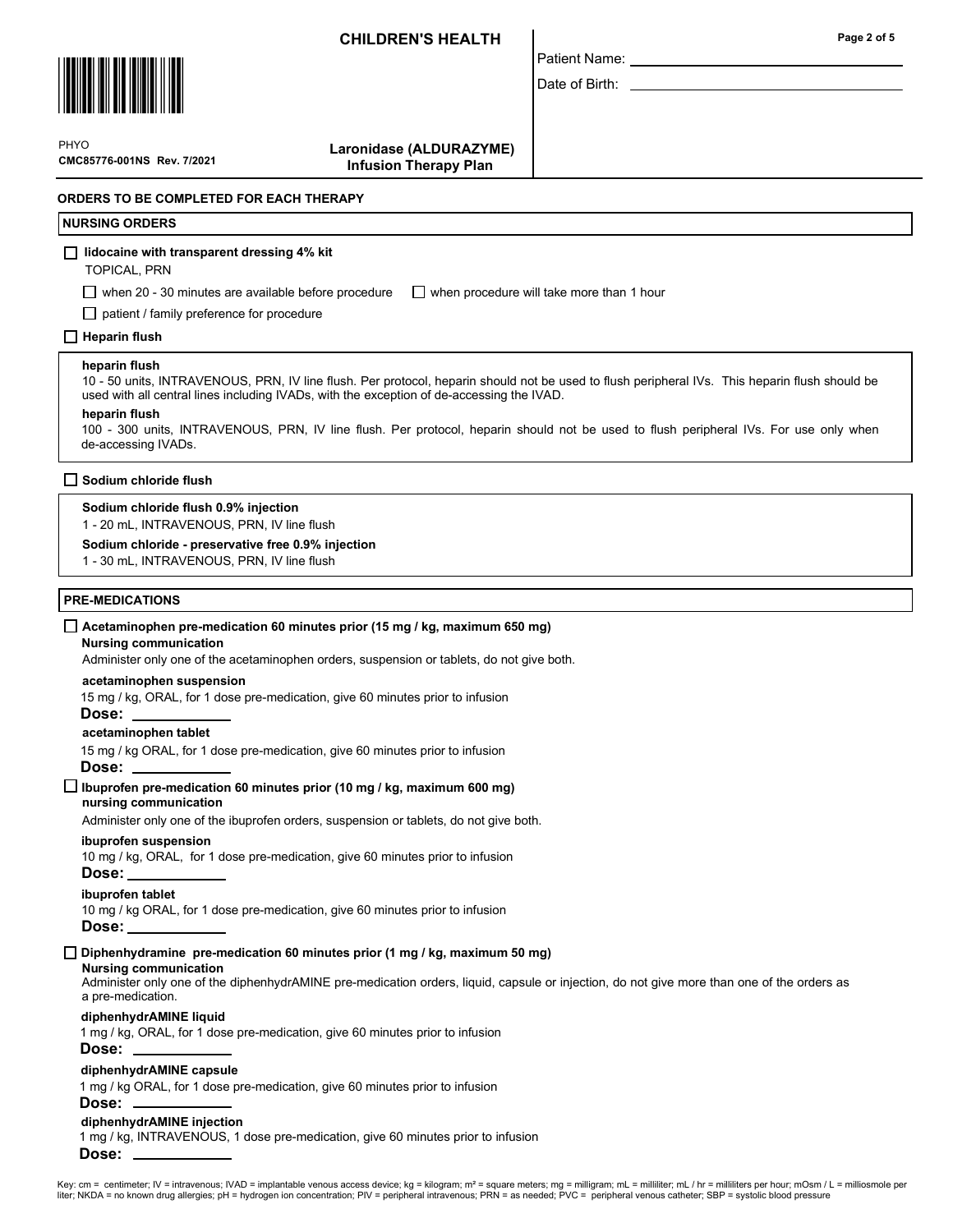

CMC85776-001NS Rev. 7/2021 PHYO

 Laronidase (ALDURAZYME) Infusion Therapy Plan

## ORDERS TO BE COMPLETED FOR EACH THERAPY

### INTRA - PROCEDURE

#### $\vee$  Nursing communication

DO NOT SHAKE. Administer with PVC infusion set equipped with low protein binding 0.2 micron filter.

#### $\overline{v}$  Vital signs

Observe for hypoxia, changes in blood pressure, respiratory distress, angioedema and seizures during infusion. If severe reaction occurs, immediately suspend the infusion and contact ordering provider.

Patient Name: Date of Birth:

#### $\triangledown$  Nursing communication

Administer through port at following schedule:

|                                | Rate         | Time at that rate           |  |
|--------------------------------|--------------|-----------------------------|--|
| Initial Infusion Rate          | 5 mL / hour  | for 15 minutes              |  |
| If tolerated, increase rate to | 10 mL / hour | for 15 minutes              |  |
| If tolerated, increase rate to | 20 mL / hour | for 15 minutes              |  |
| If tolerated, increase rate to | 40 mL / hour | for 15 minutes              |  |
| If tolerated, increase rate to | 80 mL / hour | until entire bag is infused |  |
| Maximum Rate = 80 mL / hour    |              | Infusion complete           |  |

### $\overline{\mathsf{M}}$  Physician communication order

Dose of laronidase (ALDURAZYME) = 0.58 mg / kg. Vials come as 2.9 mg / 5 mL. For patients < 20 kg, select the 100 mL volume option for the sodium chloride 0.9% fluid. For patients > 20 kg select the 250 mL volume option for the sodium chloride 0.9% fluid. Please enter the dose of laronidase in 'mg' to facilitate prior authorization requirements.

#### $\overline{v}$  laronidase in sodium chloride 0.9% infusion

INTRAVENOUS, ONCE, 1 hour after treatment start time

DO NOT SHAKE. Administer the diluted laronidase with PVC infusion set equipped with low protein binding 0.2 micron filter.

Dose: Sodium Chloride 0.9% diluent: 100 mL 250 mL

Administer through port at following schedule:

|                                | Rate           | Time at that rate           |  |
|--------------------------------|----------------|-----------------------------|--|
| Initial Infusion Rate          | 5 mL / hour    | for 15 minutes              |  |
| If tolerated, increase rate to | 10 $mL / hour$ | for 15 minutes              |  |
| If tolerated, increase rate to | 20 mL / hour   | for 15 minutes              |  |
| If tolerated, increase rate to | 40 mL / hour   | for 15 minutes              |  |
| If tolerated, increase rate to | 80 mL / hour   | until entire bag is infused |  |
| Maximum Rate = 80 mL / hour    |                | Infusion complete           |  |

# $\overline{\blacktriangleleft}$  Therapy Appointment Request

Please select department for the therapy appointment request:

# Expires in 365 days

| □ Dallas Special Procedures □ Plano Infusion Center □ Dallas Allergy □ Dallas Transplant □ Dallas Neurology |  |  |  |
|-------------------------------------------------------------------------------------------------------------|--|--|--|
|-------------------------------------------------------------------------------------------------------------|--|--|--|

## EMERGENCY MEDICATIONS

#### $\overline{M}$  Nursing communication

Hives or cutaneous reaction only – no other system involvement PATIENT IS HAVING A DRUG REACTION:

- a. Stop the infusion
- **b.** Give diphenhydramine as ordered
- c. Check vitals including blood pressure every 5 minutes until further orders from provider.
- d. Connect patient to monitor (cardiac / apnea, blood pressure and oxygen saturation), if not already on one
- e. Notify provider for further orders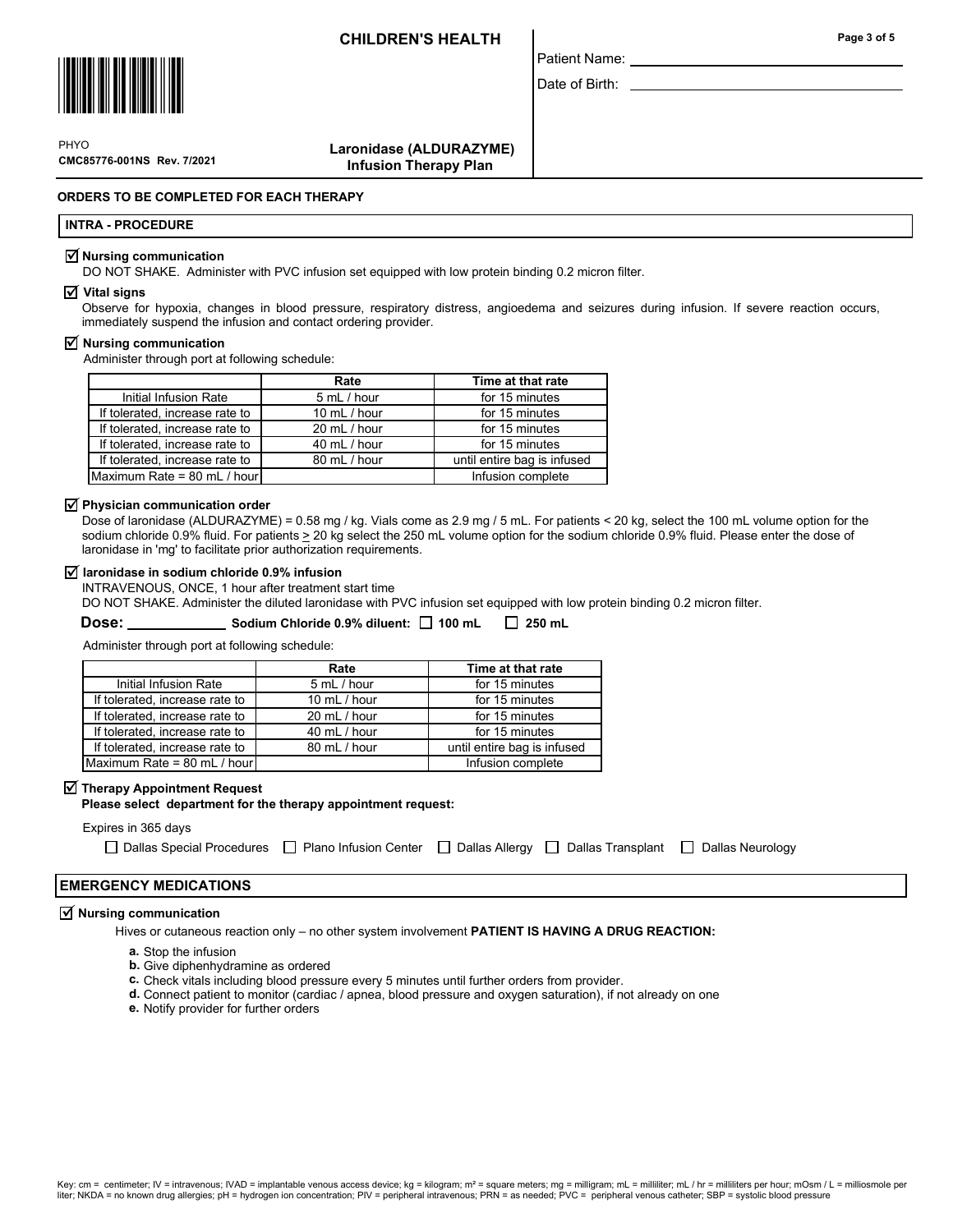

CMC85776-001NS Rev. 7/2021 **PHYO** 

 Laronidase (ALDURAZYME) Infusion Therapy Plan

### ORDERS TO BE COMPLETED FOR EACH THERAPY

# EMERGENCY MEDICATIONS

2. Hives or cutaneous reaction plus one other system, i.e. abdominal cramping, vomiting, hypotension, altered mental status, respiratory distress, mouth / tongue swelling PATIENT IS HAVING ANAPHYLAXIS:

Patient Name: Date of Birth:

- a. Stop the infusion
- b. Call code do not wait to give epinephrine
- c. Give epinephrine as ordered
- d. Notify provider
- e. Check vitals including blood pressure every 5 minutes until the code team arrives.
- f. Connect patient to monitor (cardiac / apnea, blood pressure and oxygen saturation), if not already on one.
	- g. Give diphenhydramine once as needed for hives
	- h. May repeat epinephrine every 5 minutes x 2 doses for persistent hypotension and respiratory distress with desaturation until code team arrives.
- May give albuterol as ordered for wheezing with oxygen saturations stable while waiting for code team, continue to monitor i. oxygen saturation.

### Hypotension is defined as follows:

- 1 month to 1 year systolic blood pressure (SBP) less than 70
- 1 year to 11 years systolic blood pressure (SBP) less than 70 + (2 x age in years)
- 11 years to 17 years systolic blood pressure (SPB) less than 90
- OR any age systolic blood pressure (SPB) drop more than 30% from baseline.
- Baseline systolic blood pressure x 0.7 = value below defined as hypotension.

# $\overline{\mathsf{M}}$  EPINEPHrine Injection Orderable For Therapy Plan

(AMPULE / EPI - PEN JR. / EPI - PEN) 0.01 mg / kg

0.01 mg / kg, INTRAMUSCULAR, EVERY 5 MINUTES PRN, for anaphylaxis and may be repeated for persistent hypotension and respiratory distress with desaturation until the code team arrives, for 3 doses

Use caution with PIV administration. This solution has a pH < 5, or a pH > 9, or an osmolality > 600 mOsm / L.

#### Dose:

# $\overline{\mathsf{y}}$  Cardio / Respiratory Monitoring

- Rationale for Monitoring: High risk patient (please specify risk)
	- $\Box$  Clinically significant cardiac anomalies or dysrhythmias
	- $\square$  Recent acute life-threatening event
	- $\Box$  Unexplained or acutely abnormal vital signs
	- $\Box$  Artificial airway (stent, tracheostomy, oral airway)
	- $\Box$  Acute, fluctuating or consistent oxygen requirements
- Monitor Parameters (select all that apply):  $\Box$  Heart rate  $\Box$  Oxygen saturation  $\Box$  Respiratory rate

Telemetry Required:  $\Box$  Yes  $\Box$  No

# $\overline{\mathcal{A}}$  diphenhydrAMINE injection

1 mg / kg, INTRAVENOUS, ONCE PRN,for hives or cutaneous reaction, for 1 dose maximum dose = 50 mg per dose, 300 mg per day. Dose:

# $\overline{\trianglelefteq}$  Albuterol for aerosol

0.25 mg / kg., INHALATION ONCE PRN, for wheezing, but oxygen saturations stable while waiting for code team, continue to monitor oxygen saturation for 1 dose

Dose:

### POST - PROCEDURE

# $\overline{\triangle}$  Nursing communication

Flush PIV or IVAD with 20 mL 0.9% sodium chloride (250 mL bag) at the completion of the infusion. Flush IVAD with saline and heparin flush per protocol prior to de-accessing IVAD. Discontinue PIV prior to discharge.

# $\overline{v}$  sodium chloride flush 0.9%

0 - 25 mL / hour, INTRAVENOUS, PRN, IV line flush

Dose: